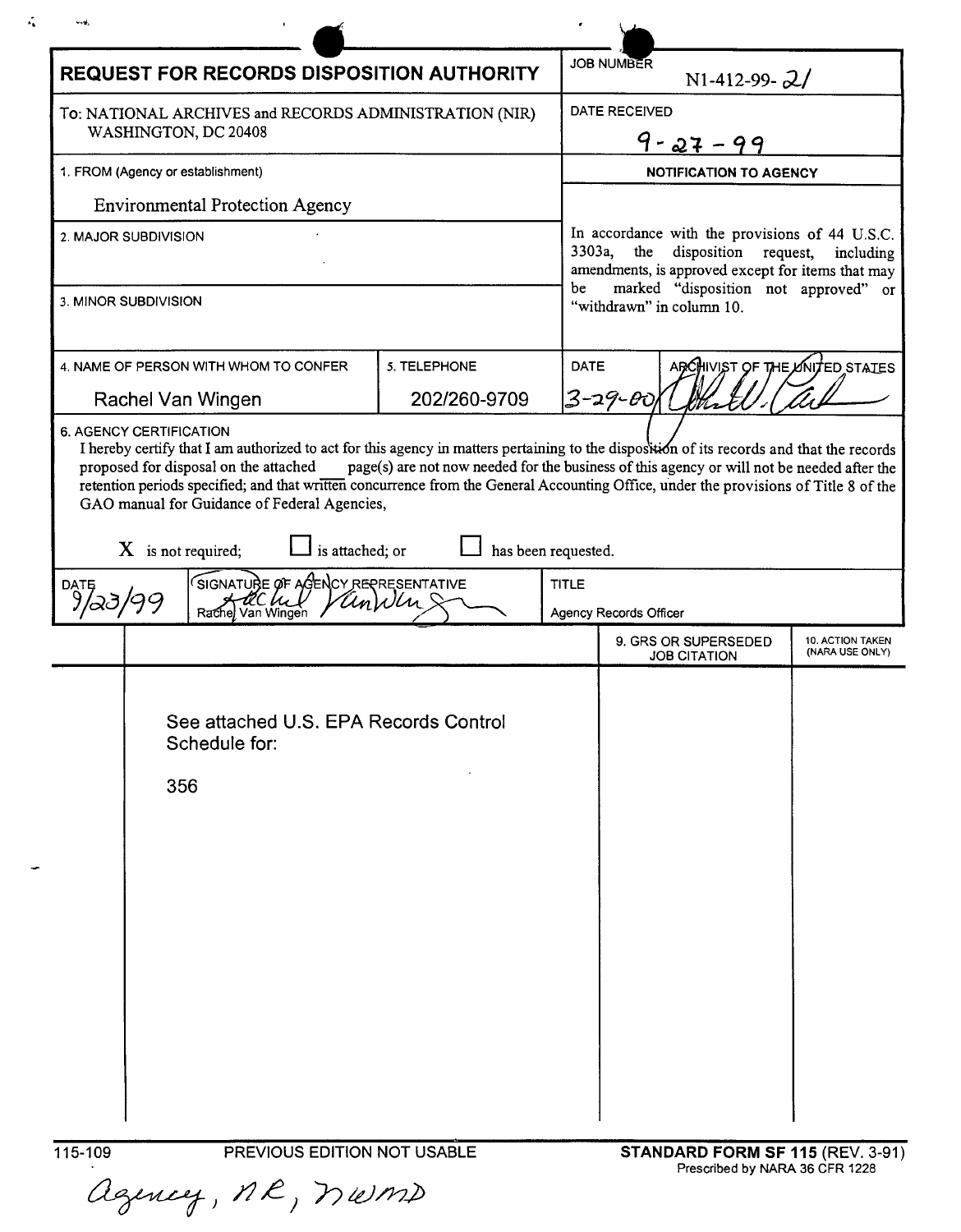#### **DRAFT OF 11/1/99**

 $\bullet$ 

### **u.s. EPA RECORDS SCHEDULE**

**SERIES TITLE:** Federal Register Notice Files

**PROGRAM:** All Programs

**EPA SERIES NO:** 356

**AGENCY FILE CODE:** REGS 356

**NARA DISPOSAL AUTHORITY:** Nl-412-99-21 (Use this number to retire records to the FRC)

# **DRAFT**

**APPLICABILITY:** Agency-wide

#### *IDENTIFYING INFORMATION:*

**DESCRIPTION:** Records consist of documents related to the publication of notices in the Federal Register. Includes drafts and final notices, tear sheets from the Federal Register, newspaper clippings, press releases, citations and abstracts of articles, correspondence and any logs or tracking systems. **Excludes:** Federal Register notices included in Rulemaking Dockets which are scheduled separately.

**ARRANGEMENT:** Arrangement varies.

**TYPE OF RECORDS: SPECIFIC RESTRICTIONS:**

Case files, correspondence

**MEDIUM: VITAL RECORD: .** Paper, electronic

**FUNCTIONS SUPPORTED:** Program operations

**SPECIFIC LEGAL REQUIREMENTS:**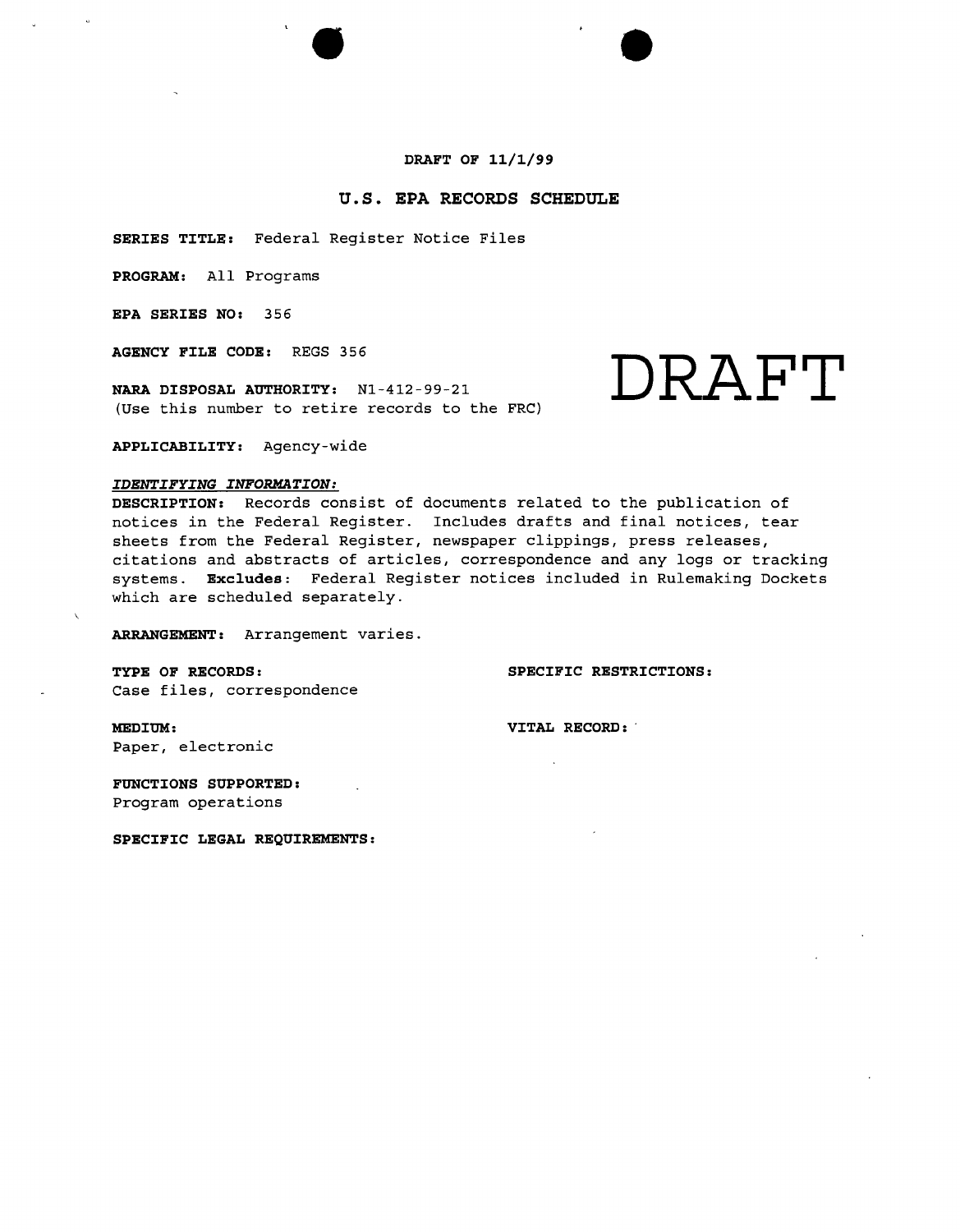### **EPA SERIES NO. 356**

#### *DISPOSITION INFORMATION:*

a. Record copy: Disposable Yes

**FINAL DISPOSITION: TRANSFER TO FRC PERMITTED:**

b. Electronic versions created with office automation applications: Disposable No

#### **FILE BREAK INSTRUCTIONS:**

a. Break file at the end of the year.

b. See Disposition Instructions.

# b. See Disposition Instructions.<br>DRAFT<br>a. Keep inactive materials in the office 3 years, then retire to the FRC.

#### **DISPOSITION INSTRUCTIONS:**

Destroy when 5 years old.

 $\bullet$ 

b. Delete when record copy is generated.

#### *APPLICATION GUIDANCE:*

**REASONS FOR DISPOSITION:** Disposition previously approved by the National Archives for one program office. Applicability has been changed to Agencywide.

**AGENCY-WIDE GUIDANCE:** Rulemaking Dockets are scheduled as EPA 150.

Copies of these documents incorporated into other series should be disposed of in accordance with the disposition instructions for the related series.

**PROGRAM OFFICE GUIDANCE/DESCRIPTIVE INFORMATION:**

| CUSTODIAL INFORMATION:                   |         |                |
|------------------------------------------|---------|----------------|
| CONTROLLING UNIT: Multiple units         |         | CONTACT POINT: |
| Name:                                    |         | Name:          |
| Location:                                |         | Mail Code:     |
| Inclusive Dates:                         |         | Telephone:     |
| Volume on Hand (Feet):                   | Office: |                |
| Annual Accumulation:<br>(feet or inches) | Room:   |                |
| CONTROL INFORMATION:                     |         |                |
| <b>RELATED ITEMS:</b>                    | EPA 150 |                |

**PREVIOUSLY APPROVED BY NARA SCHEDULE NOS:** NCl-412-76-9/63, 64 and 65, NCl-412-85-24/46